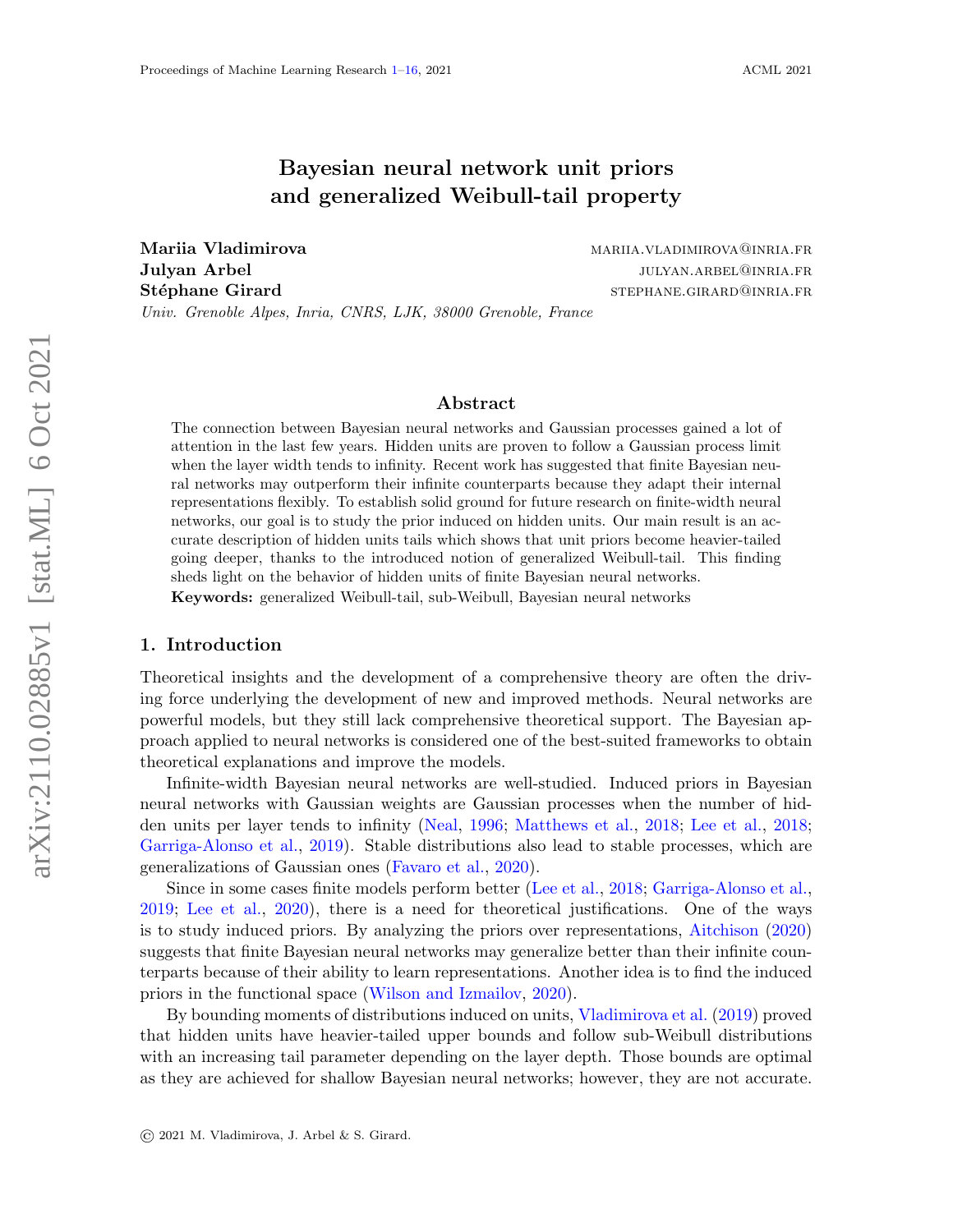Recently, [Zavatone-Veth and Pehlevan](#page-9-2) [\(2021\)](#page-9-2); [Noci et al.](#page-8-4) [\(2021\)](#page-8-4) showed that there exists a precise description of induced unit priors through Meijer G-functions. These are full descriptions of priors at the unit level. The results are in accordance with the heavy-tailed nature and asymptotic expansions in a wide regime, but it has restrictions. First, the setting is simplified: linear or ReLU activation functions and Gaussian priors on weights. While [Wilson and Izmailov](#page-9-0) [\(2020\)](#page-9-0) argue that vague Gaussian priors in the parameter space induce useful function-space priors, in some cases, heavier-tailed priors can perform better [\(Fortuin](#page-7-3) [et al.,](#page-7-3) [2021\)](#page-7-3). Second, it is hard to work with Meijer G-functions due to their complexity. Our goal is to obtain more general characterizations for hidden units.

We introduce a new concept for describing distributional properties of tails by extending the existing Weibull-tail characterization. A random variable  $X$  is called Weibull-tail [\(Gardes et al.,](#page-7-4) [2011\)](#page-7-4) with tail parameter  $\beta > 0$ , which is denoted by  $X \sim WT_{\mathbb{R}_+}(\beta)$ , if its cumulative distribution function  $F_X$  satisfies

<span id="page-1-1"></span>
$$
\overline{F}_X(x) = 1 - F_X(x) = e^{-x^{\beta}l(x)}, \text{ for } x > 0,
$$
\n(1)

where  $l(x)$  is a slowly-varying function, i.e. it is a positive function such that for all  $t > 0$  $\lim_{x\to\infty}\frac{l(tx)}{l(x)}=1$ . We note that the Weibull-tail property only considers the right tail of distributions. Here we adapt the Weibull-tail characterization to the whole space  $\mathbb R$ by taking into consideration the left tail as well. Additionally, we introduce generalized Weibull-tail random variables with tail parameter  $\beta > 0$  which have Weibull-tail upper and lower bounds for both tails (Definition [1\)](#page-2-0). Such a characterization is easily interpretable and stable under basic operations, even for dependent random variables. The family of generalized Weibull-tail distributions covers a large variety of fundamental distributions such as Gaussian ( $\beta = 2$ ), gamma ( $\beta = 1$ ), Weibull ( $\beta > 0$ ), to name a few, and turns out to be a key tool to describe distributional tails.

Contributions. We make the following contributions:

- We introduce a new notion of tail characteristics called *generalized Weibull-tail*, a version of Weibull-tail characteristics on  $\mathbb{R}_+$  extended to variables on  $\mathbb{R}$  (Section [2\)](#page-1-0). The additional advantage of this notion is stability under basic operations such as multiplication by a constant and summation.
- With the results on generalized Weibull-tail characterization and dependence, we obtain an accurate characterization of the heavy-tailed nature of hidden units in Bayesian neural networks (Section [3\)](#page-3-0). We establish these results under possibly heavytailed priors and relatively mild assumptions on the non-linearity. The conclusions of [Vladimirova et al.](#page-9-1) [\(2019\)](#page-9-1); [Zavatone-Veth and Pehlevan](#page-9-2) [\(2021\)](#page-9-2); [Noci et al.](#page-8-4) [\(2021\)](#page-8-4) which consider only Gaussian priors, mostly follow as corollaries of the obtained characterization. The comparison of different characterizations and related works are deferred to Sections [4](#page-4-0) and [5.](#page-6-0)

# <span id="page-1-0"></span>2. Generalized Weibull-tail random variables

The study of the distributional tail behavior arises in many applied probability models of different areas, such as hydrology [\(Strupczewski et al.,](#page-9-3) [2011\)](#page-9-3), finance [\(Rachev,](#page-8-5) [2003\)](#page-8-5) and insurance risk theory [\(McNeil et al.,](#page-8-6) [2015\)](#page-8-6). Since exact distributions are not available in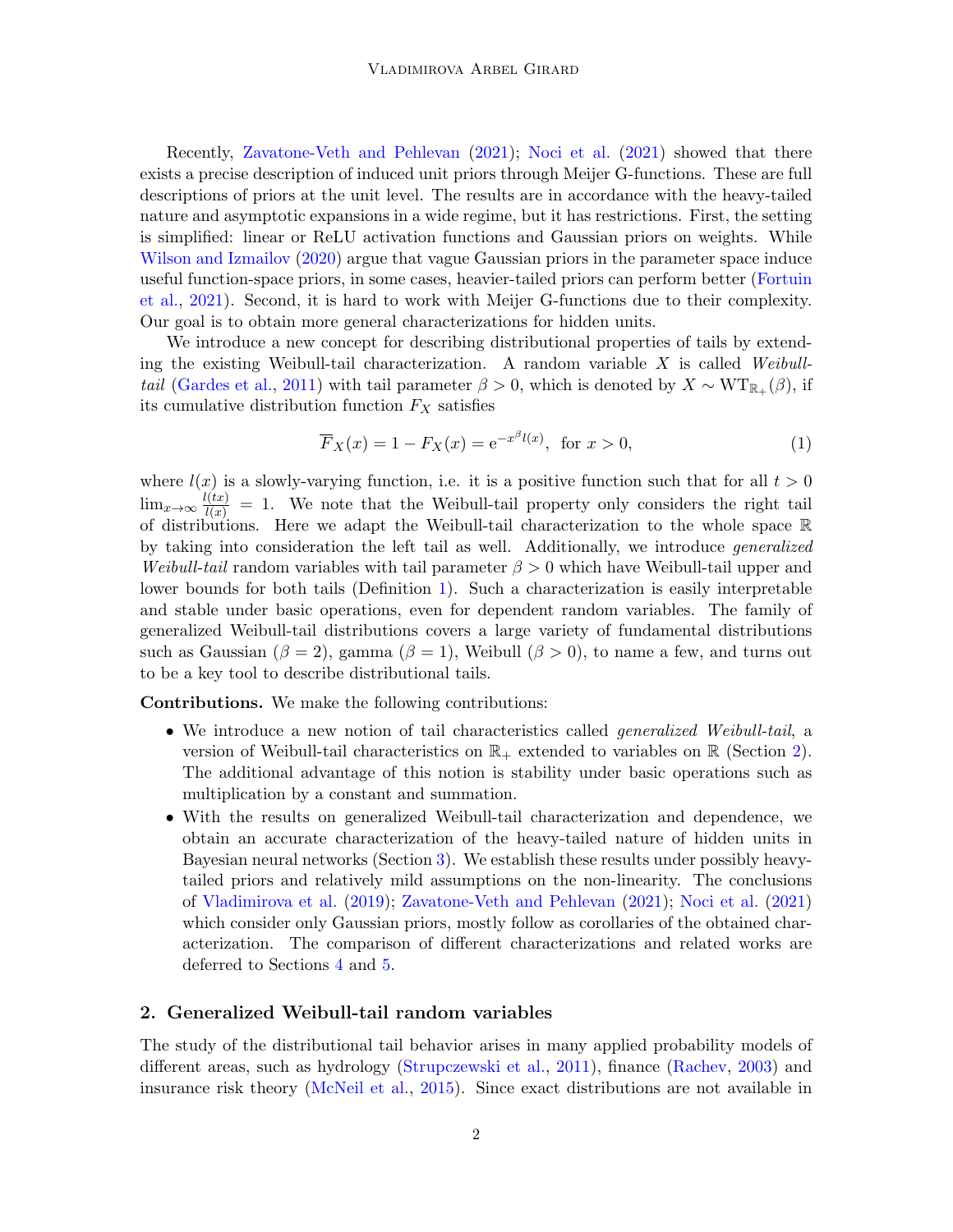most cases, deriving asymptotic relationships for their tail probabilities becomes essential. In this context, an important role is played by so-called Weibull-tail distributions satisfying Equation [\(1\)](#page-1-1) [\(Gardes et al.,](#page-7-4) [2011;](#page-7-4) [Gardes and Girard,](#page-7-5) [2016\)](#page-7-5).

A majority of works focuses on right tails of distributions and develops a theory only applicable to right tails, while it is essential to study both right and left tails of distributions. We extend the notion of Weibull-tail on  $\mathbb{R}_+$  to  $\mathbb R$  and introduce generalized Weibull-tail random variables on  $\mathbb R$  in the following definition. They are stable (under basic operations) extensions of Weibull-tail random variables on  $\mathbb R$  (Appendix [B\)](#page-10-0).

<span id="page-2-0"></span>**Definition 1 (Generalized Weibull-tail on R)** A random variable X is generalized Weibulltail on  $\mathbb R$  with tail parameter  $\beta > 0$  if both its right and left tails are upper and lower bounded by some Weibull-tail functions with tail parameter  $\beta$ :

$$
e^{-x^{\beta}l_{1}^{r}(x)} \leq \overline{F}_{X}(x) \leq e^{-x^{\beta}l_{2}^{r}(x)}, \quad \text{for } x > 0 \text{ and } x \text{ large enough},
$$
  

$$
e^{-|x|^{\beta}l_{1}^{l}(|x|)} \leq F_{X}(x) \leq e^{-|x|^{\beta}l_{2}^{l}(|x|)}, \quad \text{for } x < 0 \text{ and } -x \text{ large enough},
$$

where  $l_1^r$ ,  $l_2^r$ ,  $l_1^l$  and  $l_2^l$  are slowly-varying functions. We note  $X \sim \text{GWT}_{\mathbb{R}}(\beta)$ .

This family includes widely used distributions such as Gaussian ( $\beta = 2$ ), Laplace ( $\beta = 1$ ) and generalized Gaussian distributions. These distributions are also symmetric (around 0), so their left and right tails are equal. Thus, it naturally leads to obtain tail characteristics for symmetric distributions by considering random variables whose absolute value is Weibulltail on  $\mathbb{R}_+$ . See Appendix [B](#page-10-0) for details. While Weibull-tail random variables are also generalized Weibull-tail, the opposite is not always true. Consider slowly-varying functions  $l_1 \equiv 1$  and  $l_2 \equiv 2$ . Then function  $l(\cdot) = 1 + \cos^2(\ln(\cdot))$  satisfies  $l_1 \le l \le l_2$  but is not slowly varying. However, for any  $\beta \geq 2$ , function  $\overline{F}_X(x) = e^{-x^{\beta}l(x)}$  is the survival function (it is decreasing) of some random variable X and it satisfies  $e^{-x^{\beta}l_2(x)} \leq \overline{F}_X(x) \leq e^{-x^{\beta}l_1(x)}$ . Therefore, X is  $\text{GWT}(\beta)$  but not  $\text{WT}(\beta)$ .

Next, we aim to obtain a tail characterization for the sum of generalized Weibull-tail variables on R, where we allow random variables to be dependent. Further, we show that under the following assumption of positive dependence, the sum has a tail parameter equal to the minimum among the considered ones (Theorem [2.1\)](#page-3-1).

<span id="page-2-1"></span>**Definition 2 (Positive dependence condition)** Random variables  $X_1, \ldots, X_N$  satisfy the **positive dependence (PD) condition** if the following inequalities hold for all  $z \in \mathbb{R}$ and some constant  $C > 0$ :

$$
\mathbb{P}(X_1 \ge 0, \dots, X_{N-1} \ge 0 | X_N \ge z) \ge C, \quad \mathbb{P}(X_1 \le 0, \dots, X_{N-1} \le 0 | X_N \le z) \ge C.
$$

**Remark 2.1** The choice of zeros and z in the PD condition is arbitrary: one can choose any  $z_1, \ldots, z_N$  instead such that  $z_1 + \cdots + z_N = z$ . The choice of the N-th variable within  $X_1, \ldots, X_N$  is also arbitrary. Besides, if random variables  $X_1, \ldots, X_N$  are independent with non-zero right and left tails, then they satisfy the PD condition and the constant  $C$  is equal to the minimum between  $\mathbb{P}(X_1 \leq 0) \dots \mathbb{P}(X_{N-1} \leq 0)$  and  $\mathbb{P}(X_1 \geq 0) \dots \mathbb{P}(X_{N-1} \geq 0)$ .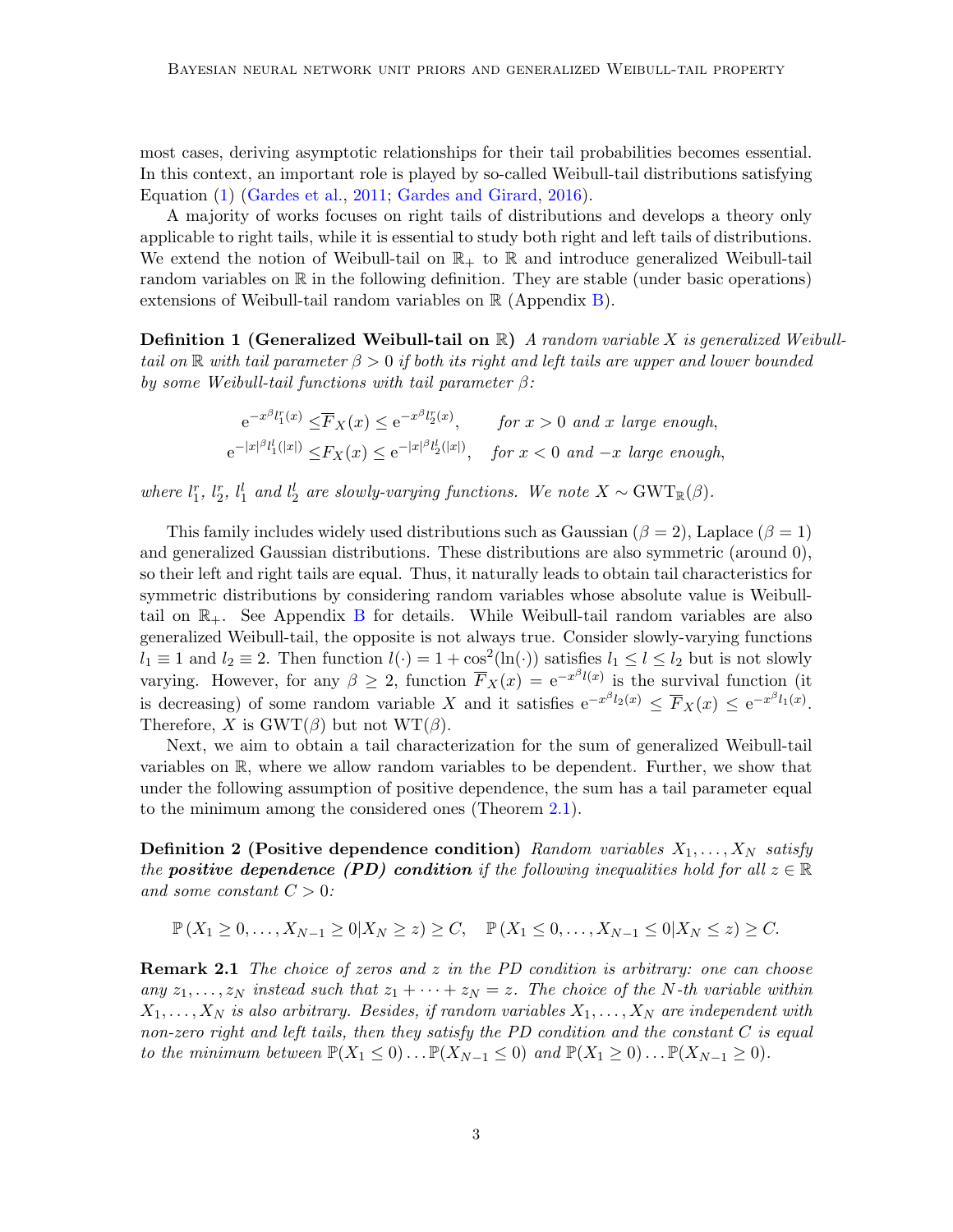There is a great variety of dependent distributions that obey this dependence property including pre-activations in Bayesian neural networks (see Lemma [3.1](#page-3-2) for details). Note that the positive orthant dependence condition (POD, see [Nelsen,](#page-8-7) [2007\)](#page-8-7) implies the PD condition.

<span id="page-3-1"></span>Theorem 2.1 (Sum of GWT<sub>R</sub> variables) Let  $X_1, \ldots, X_N \in \text{GWT}_R$  with tail parameters  $\beta_1, \ldots, \beta_N$ . If  $X_1, \ldots, X_N$  satisfy the PD condition of Definition [2,](#page-2-1) then,  $X_1 + \cdots +$  $X_N \in \text{GWT}_{\mathbb{R}}(\beta)$  with  $\beta = \min\{\beta_1, \ldots, \beta_N\}.$ 

All proofs are deferred in Appendix. The intuition of the PD condition is to prevent the tail of a sum from becoming lighter due to a negative connection. The simplest example of such negative dependence comes with counter-monotonicity where  $(X, Y)$  is such that  $Y = -X$ . Another less trivial example is  $Y = X\mathbb{I}(|X| \le m) - X\mathbb{I}(|X| > m)$  for some  $m > 0$ : the sum  $X + Y = 2X\mathbb{I}(|X| \leq m)$  is a version of X truncated to the compact set  $[-m, m]$ . In both cases, it is easy to see that the PD condition does not hold. We conclude this section with a result on the product of independent generalized Weibull-tail random variables.

<span id="page-3-4"></span>**Theorem 2.2 (Product of GWT<sub>R</sub>** variables) Let  $X_1, \ldots, X_N \in \text{GWT}_R$  be independent symmetric with tail parameters  $\beta_1, \ldots, \beta_N$ . Then, the product  $X_1 \ldots X_N \in \text{GWT}_\mathbb{R}(\beta)$ with  $\beta$  such that  $\frac{1}{\beta} = \frac{1}{\beta_1} + \cdots + \frac{1}{\beta_N}$ .

Now the obtained results can be applied to Bayesian neural networks, showing that hidden units are generalized Weibull-tail on R.

#### <span id="page-3-0"></span>3. Bayesian neural networks induced priors

Neural networks are hierarchical models made of layers: an input, several hidden layers, and an output. Each layer following the input layer consists of units which are linear combinations of previous layer units transformed by a nonlinear function, often referred to as the nonlinearity or activation function denoted by  $\phi$ . Given an input  $\mathbf{x} \in \mathbb{R}^{H_0}$ , the  $\ell$ -th hidden layer consists of a vector whose size is called the width of the layer, denoted by  $H_{\ell}$ . The coefficients of linear combinations are called weights, denoted by  $w_{ij}^{(\ell)}$  for  $i = 1, \ldots, H_{\ell-1}, j = 1, \ldots, H_{\ell}$ . In Bayesian neural networks, weights are assigned some prior distribution [\(Neal,](#page-8-0) [1996\)](#page-8-0). The pre-activations and post-activations of layer  $\ell$  are respectively defined as

<span id="page-3-3"></span><span id="page-3-2"></span>
$$
g_j^{(\ell)} = \sum_{i=1}^{H_{\ell-1}} w_{ij}^{(\ell)} h_i^{(\ell-1)}, \quad h_j^{(\ell)} = \phi(g_j^{(\ell)})
$$
 (2)

where  $h_i^{(0)}$  $i_0^{(0)}$  are elements of input vector **x**, so  $h_i^{(0)}$  $i^{(0)}$  are deterministic numerical object features.

The main ingredient for Theorem [2.1](#page-3-1) is the positive dependence condition of Definition [2.](#page-2-1) The product of hidden units and weights satisfies the positive dependence condition:

**Lemma 3.1** Let  $X_1, \ldots, X_N$  be some possibly dependent random variables and  $W_1, \ldots, W_N$ be symmetric, mutually independent and independent from  $X_1, \ldots, X_N$ , then random variables  $X_1W_1, \ldots, X_NW_N$  satisfy the PD condition.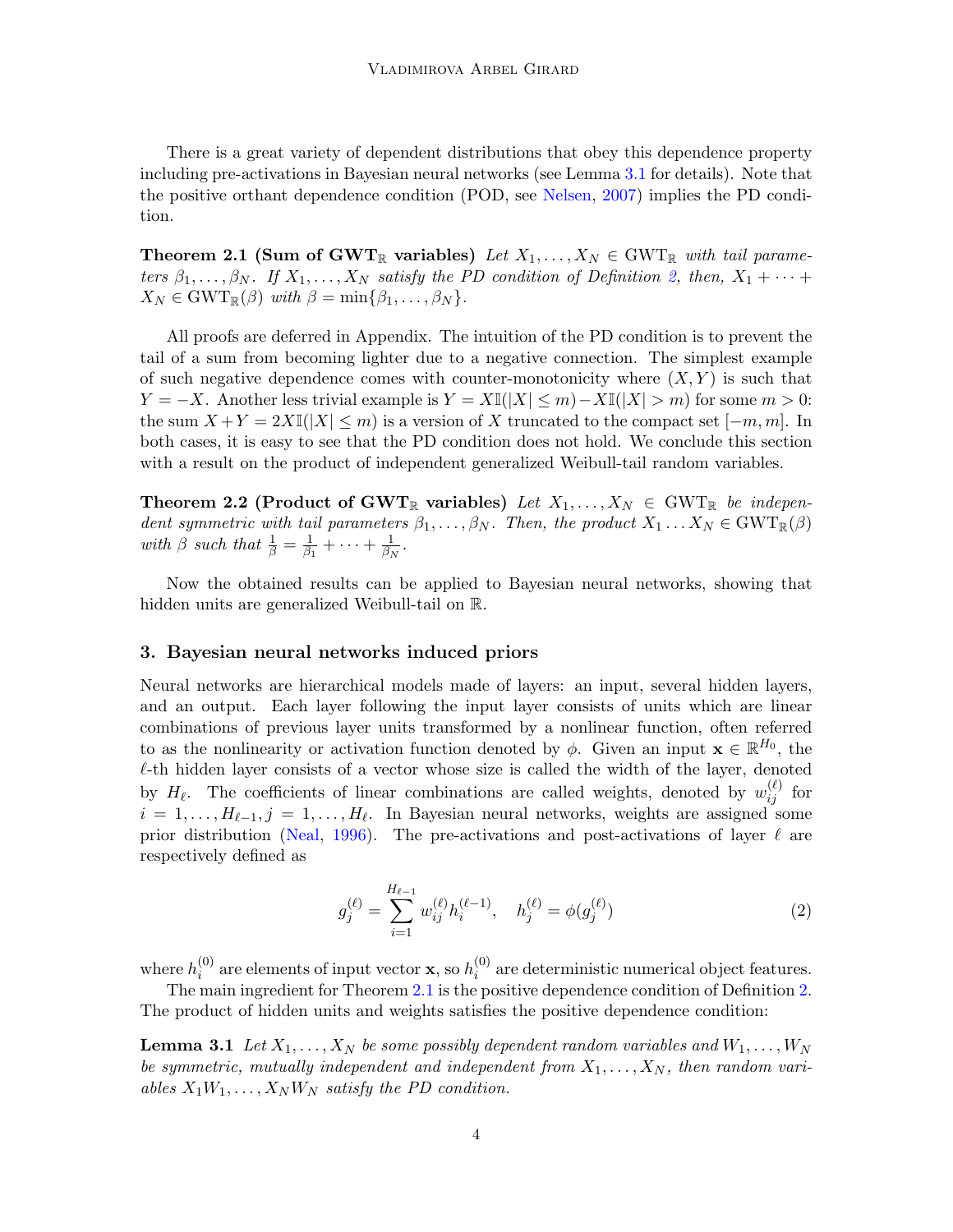Along with Theorem [2.1,](#page-3-1) the previous lemma implies that neural network hidden units are generalized Weibull-tail with tail parameter depending on those of the weights.

<span id="page-4-3"></span>Theorem 3.1 (Hidden units are GWT) Consider a Bayesian neural network as de-scribed in Equation [\(2\)](#page-3-3) with ReLU activation function. Let  $\ell$ -th layer weights be independent symmetric generalized Weibull-tail on  $\mathbb R$  with tail parameter  $\beta_w^{(\ell)}$ . Then,  $\ell$ -th layer pre-activations are generalized Weibull-tail on  $\mathbb R$  with tail parameter  $\beta^{(\ell)}$  such that  $\frac{1}{\beta^{(\ell)}} = \frac{1}{\beta^{(\ell)}_{\infty}}$  $\frac{1}{\beta_w^{(1)}} + \cdots + \frac{1}{\beta_w^{(n)}}$  $\frac{1}{\beta_w^{(\ell)}}$  .

Note that the most popular case of weight prior, iid Gaussian [\(Neal,](#page-8-0) [1996\)](#page-8-0), corresponds to  $\text{GWT}_{\mathbb{R}}(2)$  weights. This leads to units of layer  $\ell$  which are  $\text{GWT}_{\mathbb{R}}(\frac{2}{\ell})$ .

To illustrate this theorem, we have built neural networks of 4 hidden layers, with 4 hidden units on each layer. We used a fixed input  $\mathbf x$  of size  $10^4$ , which can be thought of as an image of dimension  $100 \times 100$ . This input was sampled once for all with standard Gaussian entries. In order to obtain samples from the prior distribution of the neural network units, we have sampled the weights from independent centered Gaussians from which units were obtained by forward evaluation with the ReLU non-linearity. This process was iterated  $n = 10^6$  times. Note that for a GWT<sub>R</sub> random variable,  $\mathbb{P}(X \geq x) = e^{-x^{\beta}l(x)}$ so the tail parameter can be expressed as:

<span id="page-4-2"></span>
$$
\beta = \frac{\log(-\log \mathbb{P}(X \ge x))}{\log x} - \frac{\log l(x)}{\log x}.
$$
\n(3)

In Figure [1,](#page-4-1) we plot  $\log(-\log \mathbb{P}(X \geq x))$  as a function of  $\log x$ . We see that the obtained tail parameters approximations are increasing for the increasing layer number and visually correspond to the theoretical tail parameter.

<span id="page-4-1"></span>Figure 1: *Solid lines*: approximations of tail parameters  $\beta^{(\ell)}$  based on Equation  $(3)$  where X are hidden units of layers  $\ell = 1, 2, 3, 4$  corresponding theoretically to generalized Weibull-tail with tail parameters  $\beta^{(\ell)} = 2, 1, \frac{2}{3}, \frac{1}{2}$ , under the independent Gaussian weights assumption. Dashed lines: linear regressions with coefficients equal to the theoretical tail parameters  $\beta^{(\ell)} = 2/\ell$  and manually selected biases to approach the solid lines for visual comparison.



# <span id="page-4-0"></span>4. Comparison of different characterizations

## 4.1. Generalized Weibull-tail vs sub-Weibull

Some of the commonly used techniques to study the tail behavior is to consider probability tail bounds such as sub-Gaussian, sub-exponential, or their generalization to sub-Weibull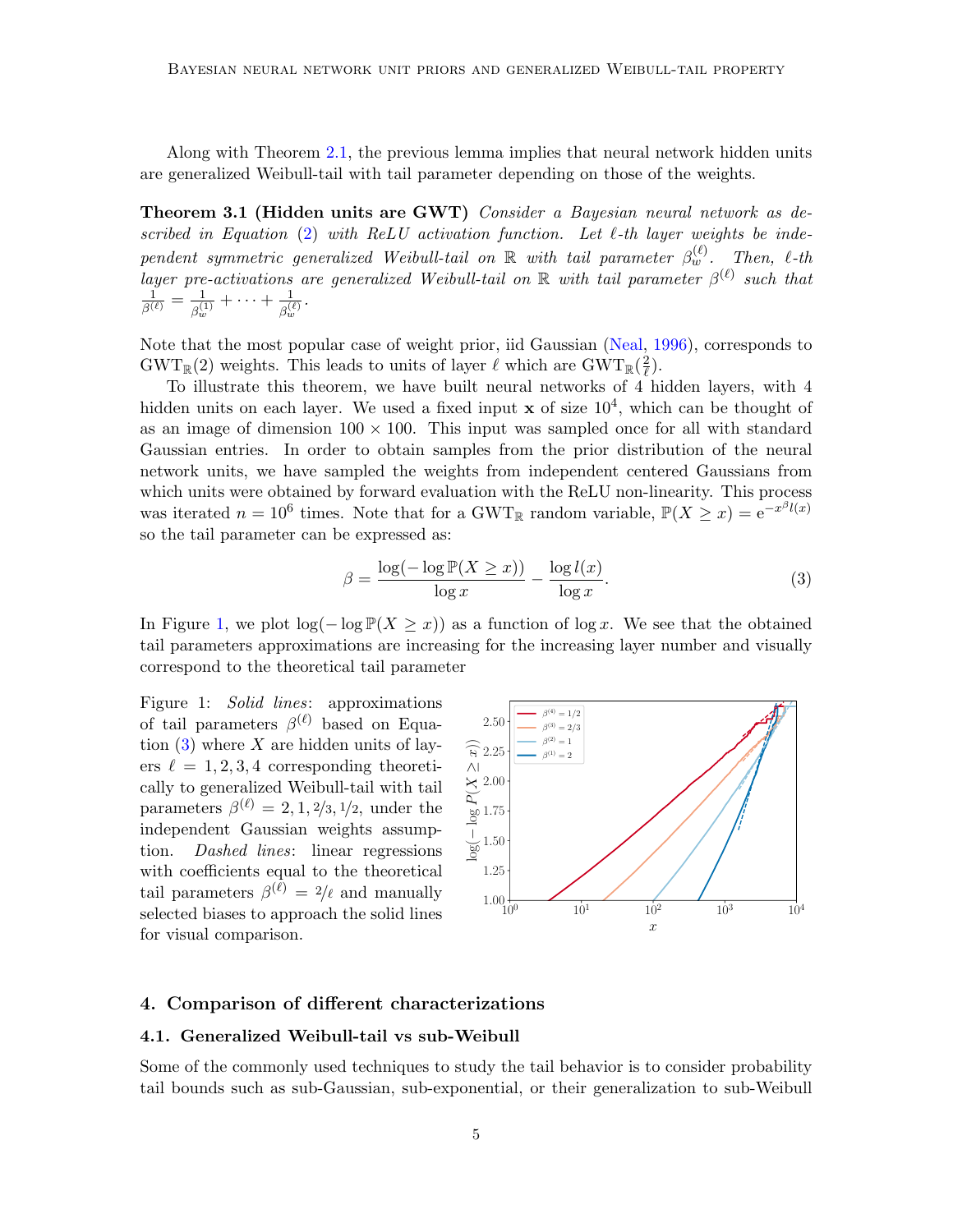distributions [\(Vladimirova et al.,](#page-9-4) [2020;](#page-9-4) [Kuchibhotla and Chakrabortty,](#page-8-8) [2018\)](#page-8-8). A nonnegative random variable X is called sub-Weibull with tail parameter  $\theta > 0$  if its survival function is upper-bounded by that of a Weibull distribution:

<span id="page-5-0"></span>
$$
\overline{F}_X(x) \le a e^{-bx^{1/\theta}}, \text{ for } x > 0 \text{ and some } a, b > 0.
$$
 (4)

This property ensures the existence of the moment generating function as well as bounds on moments. In contrast, the Weibull-tail property characterizes the survival or density functions without a hand on moments. While tail parameters in Equation [\(1\)](#page-1-1) and [\(4\)](#page-5-0) of generalized Weibull-tail and sub-Weibull properties respectively are different, there exist connections. Notice that for any constants  $a, b, \beta > 0$ , function  $l(x) = b - \frac{\log a}{x^{\beta}} \ge 0$  is slowlyvarying for x large enough and  $ae^{-bx^{\beta}} = e^{-x^{\beta}l(x)}$ . It means that if a random variable X is sub-Weibull with parameter  $\theta = 1/\beta > 0$ , satisfying Equation [\(4\)](#page-5-0), then the survival function of X is upper-bounded by a Weibull-tail function with tail parameter  $\beta$  and slowly-varying function  $l(x) = 1$ , satisfying Equation [\(1\)](#page-1-1). If random variable X is generalized Weibull-tail with tail parameter  $\beta$ , then from the last item of Proposition [A.1,](#page-9-5) for  $a_1, a_2 > 0$  we have

$$
a_1 e^{-x^{\beta_1}} \leq \overline{F}_X(x) = e^{-x^{\beta}l(x)} \leq a_2 e^{-x^{\beta_2}},
$$

or  $GWT_{\mathbb{R}_+}(\beta) \subset SubW(1/\beta_2)$  and  $GWT_{\mathbb{R}_+}(\beta) \not\subset SubW(1/\beta_1)$  for x large enough and  $\forall (\beta_1, \beta_2)$  such that  $0 < \beta_2 < \beta < \beta_1$ , as illustrated on Figure [2.](#page-5-1)

<span id="page-5-1"></span>

Figure 2: Relation between sub-Weibull and generalized Weibull-tail characteristics.

It was recently shown in [Vladimirova et al.](#page-9-1) [\(2019\)](#page-9-1) that hidden units of Bayesian neural networks with iid Gaussian priors are sub-Weibull with tail parameter proportional to the hidden layer number, that is  $\theta = \frac{\ell}{2}$  $\frac{\ell}{2}$ . It means that the unit distributions of hidden layer l can be upper-bounded by some Weibull distributions  $ae^{-x^{2/\ell}}$  for all l. For larger tail parameter  $\theta$ , Weibull distribution  $ae^{-x^{1/\theta}}$  is heavier-tailed but being sub-Weibull does not guarantee the heaviness of the tails. However, this upper bound is optimal in the sense that it is achieved for neural networks with one hidden unit per layer.

From Theorem [3.1,](#page-4-3) for neural networks with independent Gaussian weights, hidden units of  $\ell$ -th layer are generalized Weibull-tail with tail parameter  $\beta = 1/\theta = 2/\ell$  so they have upper and lower bounds of the form  $e^{-x^{2}/\ell}l(x)$  up to a constant where l is some slowlyvarying function. Therefore, it proves that hidden units are heavier-tailed as going deeper for any finite numbers of hidden units per layer.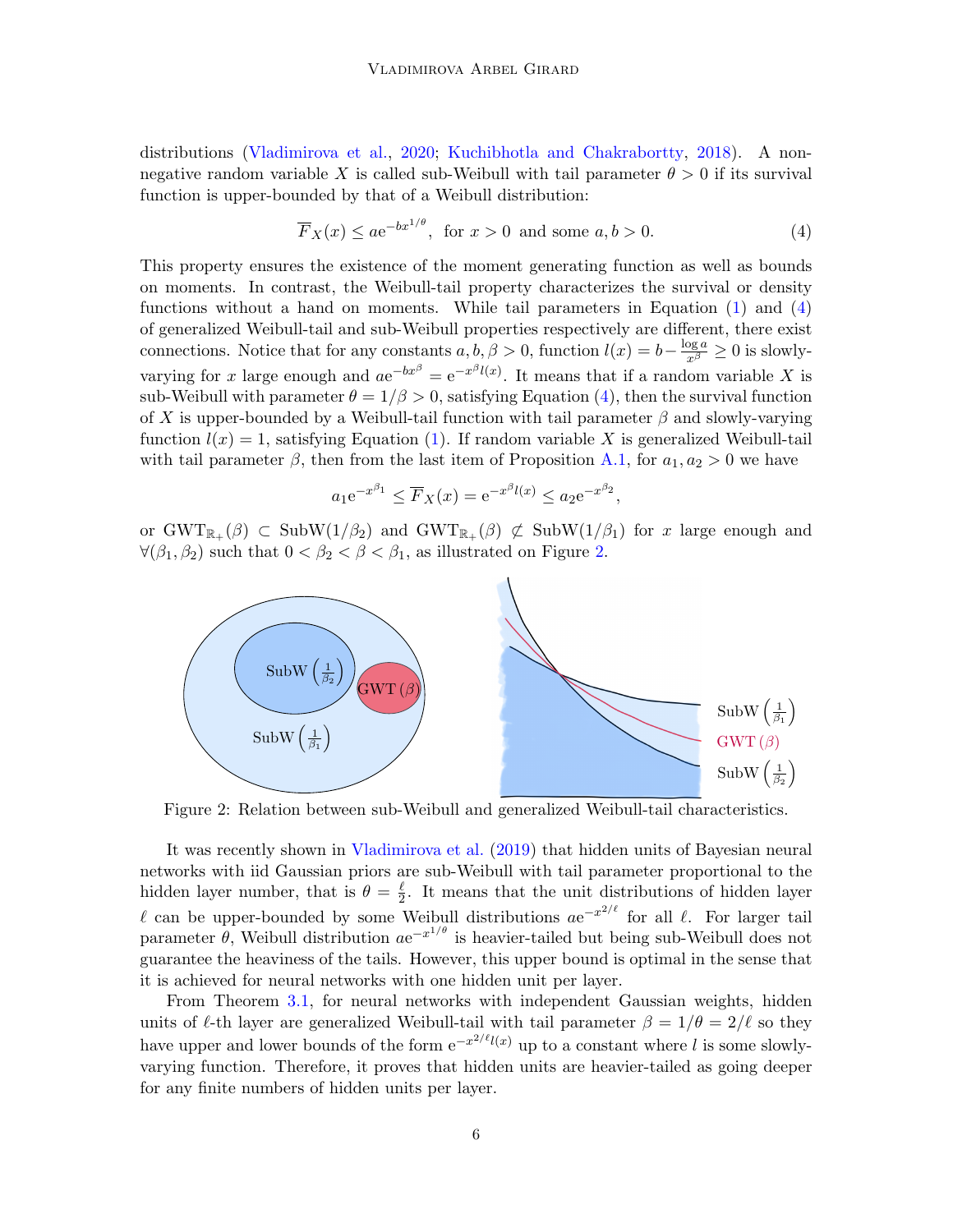## 4.2. Meijer G-functions description

In [Springer and Thompson](#page-8-9) [\(1970\)](#page-8-9) it was shown that the probability density function of the product of independent normal variables could be expressed through a Meijer G-function. It resulted in an accurate description of induced unit priors given Gaussian priors on weights and linear or ReLU activation function [\(Zavatone-Veth and Pehlevan,](#page-9-2) [2021;](#page-9-2) [Noci et al.,](#page-8-4) [2021\)](#page-8-4). It is a full description of function-space priors but under strong assumptions, requiring Gaussian priors on weights and linear or ReLU activation functions, and with convoluted expressions. In contrast, we provide results for many distributions, including heavy-tailed ones, and our results can be extended to smooth activation functions, such as PReLU, ELU, Softplus.

## <span id="page-6-0"></span>5. Future applications

Cold posterior effect and priors. It was recently empirically found that Gaussian priors led to the cold posterior effect in which a tempered "cold" posterior, obtained by exponentiating the posterior to some power largely greater than one, performs better than an untempered one [\(Wenzel et al.,](#page-9-6) [2020\)](#page-9-6). The performed Bayesian inference is considered sub-optimal due to the need for cold posteriors, and the model is deemed misspecified. From that angle, [Wenzel et al.](#page-9-6) [\(2020\)](#page-9-6) suggested that Gaussian priors might not be a good choice for Bayesian neural networks. In some works, data augmentation is argued to be the main reason for this effect [\(Izmailov et al.,](#page-8-10) [2021;](#page-8-10) [Nabarro et al.,](#page-8-11) [2021\)](#page-8-11) as the increased amount of observed data naturally leads to higher posterior contraction [\(Izmailov et al.,](#page-8-10) [2021\)](#page-8-10). At the same time, even considering the data augmentation for some models, the cold posterior effect is still present. In addition, [Aitchison](#page-7-6) [\(2021\)](#page-7-6) demonstrates that the problem might originate in the wrong likelihood of the models and that modifying only the likelihood based on data curation mitigates the cold posterior effect. [Nabarro et al.](#page-8-11) [\(2021\)](#page-8-11) hypothesize that using an appropriate prior incorporating knowledge of data augmentation might provide a solution. Moreover, heavy-tailed priors have been shown to mitigate the cold posterior effect [\(Fortuin et al.,](#page-7-3) [2021\)](#page-7-3). According to Theorem [3.1,](#page-4-3) heavier-tailed priors lead to even heavier-tailed induced priors in function-space. Thus, the heavy-tail property of distributions in function-space might be a highly beneficial feature. [Fortuin et al.](#page-7-3) [\(2021\)](#page-7-3) also proposed correlated priors for convolutional neural networks since trained weights are empirically strongly correlated. Correlated priors improve overall performance but do not alleviate the cold posterior effect. Our theory can be extended to correlated weight priors. This direction is promising for further uncovering the effect of weight prior on function-space prior.

Edge of Chaos. An active line of research studies the propagation of deterministic inputs in neural networks [\(Poole et al.,](#page-8-12) [2016;](#page-8-12) [Schoenholz et al.,](#page-8-13) [2017;](#page-8-13) [Hayou et al.,](#page-7-7) [2019\)](#page-7-7). The main idea is to explore the covariance between pre-activations for two given different data points. [Poole et al.](#page-8-12) [\(2016\)](#page-8-12) and [Schoenholz et al.](#page-8-13) [\(2017\)](#page-8-13) obtained recurrence relations under the assumption of Gaussian initialization and Gaussian pre-activations. They conclude that there is a critical line, so-called Edge of Chaos, separating signal propagation into two regions. The first one is an ordered phase in which all inputs end up asymptotically correlated. The second is a chaotic phase in which all inputs end up asymptotically independent. To propa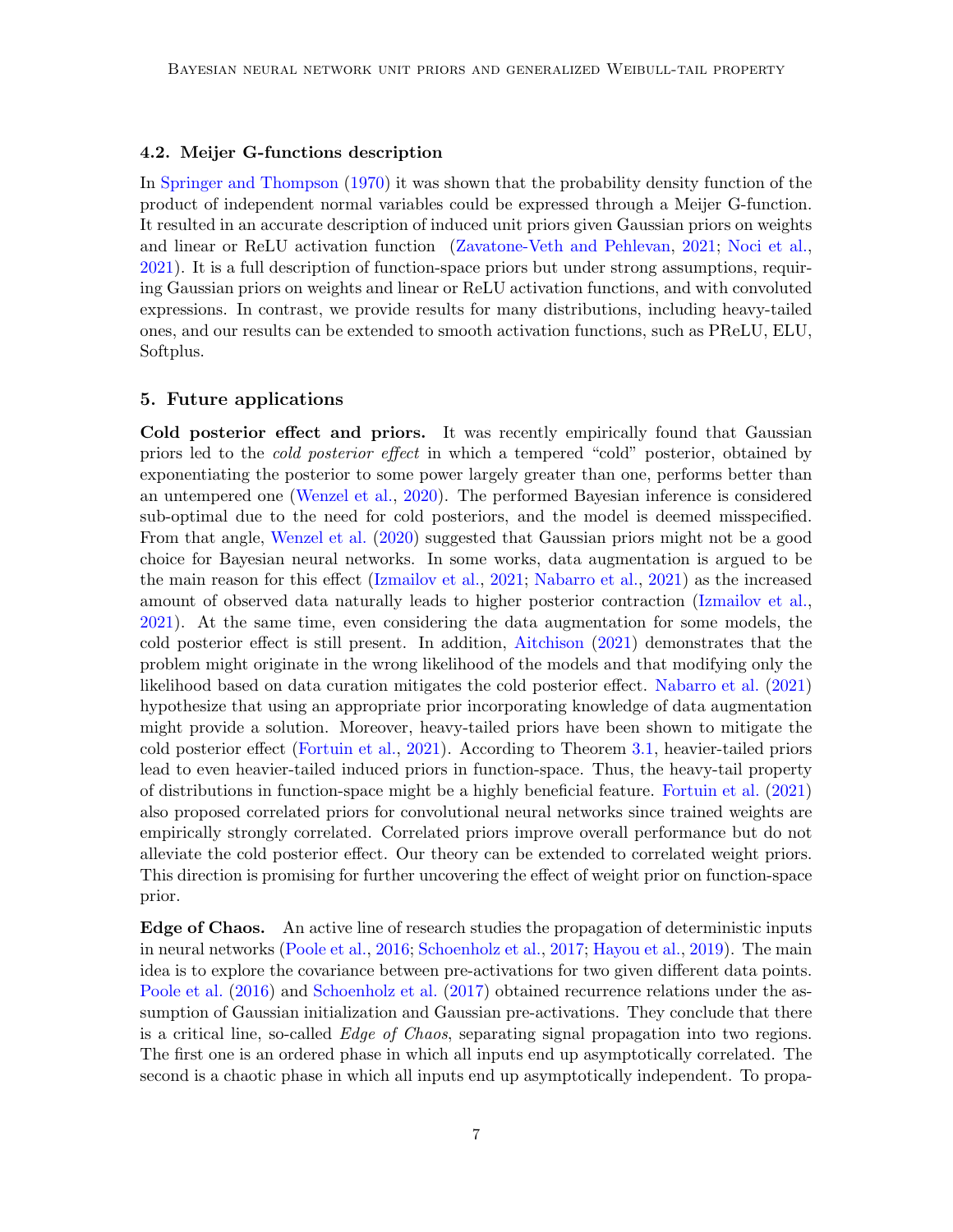gate the information deeper in a neural network, one should choose Gaussian prior variances corresponding to the separating line. [Hayou et al.](#page-7-7) [\(2019\)](#page-7-7) show that the smoothness of the activation function also plays an important role. Since this line of works considers Gaussian priors not only on the weights but also on the pre-activations, it is closely related to a wide regime where the number of hidden units per layer tends to infinity. Given that hidden units are heavier-tailed with depth, we speculate that future research will focus on finding better approximations of the pre-activation functions in recurrence relations obtained for finite-width neural networks.

# 6. Conclusion

We extend the theory on induced distributions in Bayesian neural networks and establish an accurate and easily interpretable characterization of hidden units tails. The obtained results confirm the heavy-tailed nature of hidden units for different weight priors.

# References

- <span id="page-7-2"></span>Laurence Aitchison. Why bigger is not always better: on finite and infinite neural networks. In International Conference on Machine Learning, 2020.
- <span id="page-7-6"></span>Laurence Aitchison. A statistical theory of cold posteriors in deep neural networks. In International Conference on Learning Representations, 2021.
- <span id="page-7-8"></span>Nicholas H Bingham, Charles M Goldie, and Jef L Teugels. Regular variation. Number 27. Cambridge university press, 1989.
- <span id="page-7-1"></span>Stefano Favaro, Sandra Fortini, and Peluchetti Stefano. Stable behaviour of infinitely wide deep neural networks. In *International Conference on Artificial Intelligence and Statistics*, 2020.
- <span id="page-7-3"></span>Vincent Fortuin, Adrià Garriga-Alonso, Florian Wenzel, Gunnar Rätsch, Richard Turner, Mark van der Wilk, and Laurence Aitchison. Bayesian neural network priors revisited. arXiv preprint arXiv:2102.06571, 2021.
- <span id="page-7-5"></span>Laurent Gardes and Stéphane Girard. On the estimation of the functional Weibull tailcoefficient. Journal of Multivariate Analysis, 146:29–45, 2016.
- <span id="page-7-4"></span>Laurent Gardes, Stéphane Girard, and Armelle Guillou. Weibull tail-distributions revisited: a new look at some tail estimators. Journal of Statistical Planning and Inference, 141(1): 429–444, 2011.
- <span id="page-7-0"></span>Adri`a Garriga-Alonso, Carl Edward Rasmussen, and Laurence Aitchison. Deep convolutional networks as shallow Gaussian processes. In International Conference on Learning Representations, 2019.
- <span id="page-7-7"></span>Soufiane Hayou, Arnaud Doucet, and Judith Rousseau. On the impact of the activation function on deep neural networks training. In International Conference on Machine Learning, 2019.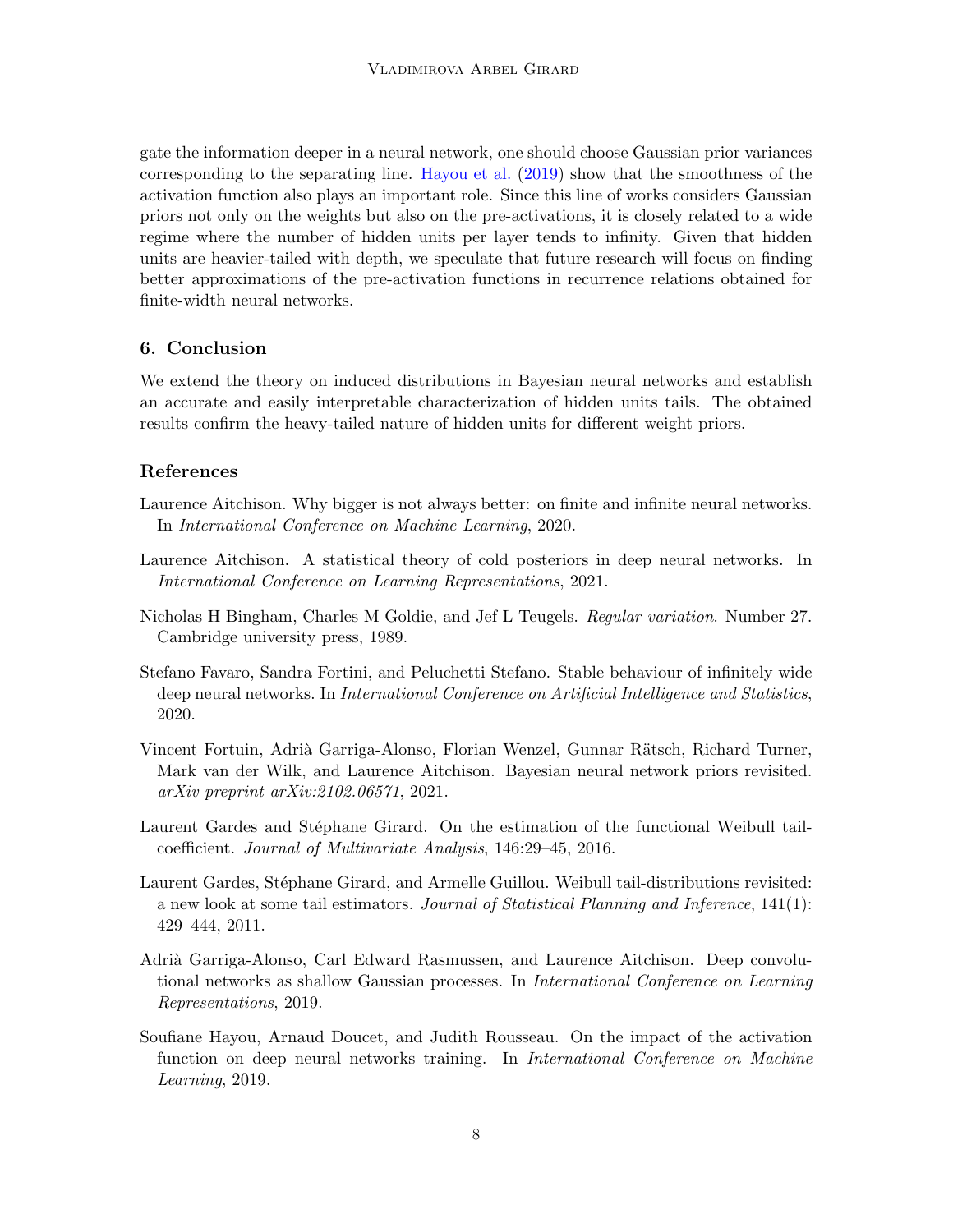- <span id="page-8-10"></span>Pavel Izmailov, Sharad Vikram, Matthew D Hoffman, and Andrew Gordon Wilson. What are Bayesian neural network posteriors really like? In International Conference on Machine Learning, 2021.
- <span id="page-8-8"></span>Arun Kumar Kuchibhotla and Abhishek Chakrabortty. Moving beyond sub-Gaussianity in high-dimensional statistics: Applications in covariance estimation and linear regression. arXiv preprint arXiv:1804.02605, 2018.
- <span id="page-8-2"></span>Jaehoon Lee, Jascha Sohl-Dickstein, Jeffrey Pennington, Roman Novak, Sam Schoenholz, and Yasaman Bahri. Deep neural networks as Gaussian processes. In International Conference on Learning Representations, 2018.
- <span id="page-8-3"></span>Jaehoon Lee, Samuel Schoenholz, Jeffrey Pennington, Ben Adlam, Lechao Xiao, Roman Novak, and Jascha Sohl-Dickstein. Finite versus infinite neural networks: an empirical study. In International Conference on Neural Information Processing Systems, 2020.
- <span id="page-8-1"></span>Alexander G de G Matthews, Mark Rowland, Jiri Hron, Richard E Turner, and Zoubin Ghahramani. Gaussian process behaviour in wide deep neural networks. In International Conference on Learning Representations, 2018.
- <span id="page-8-6"></span>Alexander J McNeil, Rüdiger Frey, and Paul Embrechts. Quantitative risk management: concepts, techniques and tools. Princeton university press, 2015.
- <span id="page-8-11"></span>Seth Nabarro, Stoil Ganev, Adrià Garriga-Alonso, Vincent Fortuin, Mark van der Wilk, and Laurence Aitchison. Data augmentation in Bayesian neural networks and the cold posterior effect. arXiv preprint arXiv:2106.05586, 2021.
- <span id="page-8-0"></span>Radford M Neal. Bayesian learning for neural networks. Springer Science & Business Media, 1996.
- <span id="page-8-7"></span>Roger B Nelsen. An introduction to copulas. Springer Science & Business Media, 2007.
- <span id="page-8-4"></span>Lorenzo Noci, Gregor Bachmann, Kevin Roth, Sebastian Nowozin, and Thomas Hofmann. Precise characterization of the prior predictive distribution of deep ReLU networks.  $arXiv$ preprint arXiv:2106.06615, 2021.
- <span id="page-8-12"></span>Ben Poole, Subhaneil Lahiri, Maithra Raghu, Jascha Sohl-Dickstein, and Surya Ganguli. Exponential expressivity in deep neural networks through transient chaos. In International Conference on Neural Information Processing Systems, 2016.
- <span id="page-8-5"></span>Svetlozar Todorov Rachev. Handbook of Heavy Tailed Distributions in Finance: Handbooks in Finance, Book 1. Elsevier, 2003.
- <span id="page-8-13"></span>Samuel S Schoenholz, Justin Gilmer, Surya Ganguli, and Jascha Sohl-Dickstein. Deep information propagation. In International Conference on Learning Representations, 2017.
- <span id="page-8-9"></span>Melvin Dale Springer and William E. Thompson. The distribution of products of beta, gamma and Gaussian random variables. SIAM Journal on Applied Mathematics, 18(4): 721–737, 1970.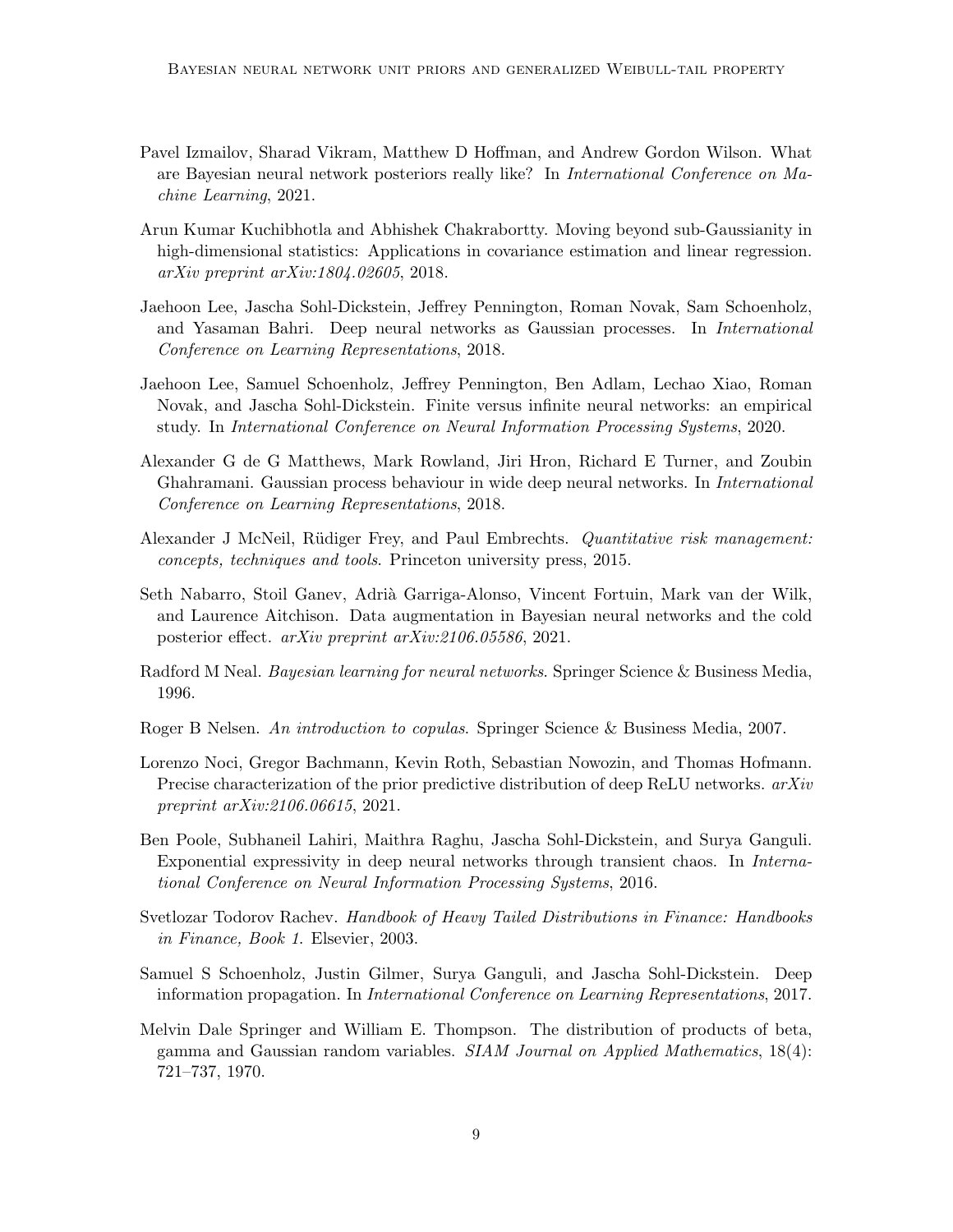- <span id="page-9-3"></span>Witold G Strupczewski, Krzysztof Kochanek, Iwona Markiewicz, Ewa Bogdanowicz, Stanislaw Weglarczyk, and Vijay P Singh. On the tails of distributions of annual peak flow. Hydrology Research, 42(2-3):171–192, 2011.
- <span id="page-9-1"></span>Mariia Vladimirova, Jakob Verbeek, Pablo Mesejo, and Julyan Arbel. Understanding priors in Bayesian neural networks at the unit level. In International Conference on Machine Learning, 2019.
- <span id="page-9-4"></span>Mariia Vladimirova, Stéphane Girard, Hien Nguyen, and Julyan Arbel. Sub-Weibull distributions: Generalizing sub-Gaussian and sub-exponential properties to heavier tailed distributions. Stat, 9(1):e318, 2020.
- <span id="page-9-6"></span>Florian Wenzel, Kevin Roth, Bastiaan Veeling, Jakub Swiatkowski, Linh Tran, Stephan Mandt, Jasper Snoek, Tim Salimans, Rodolphe Jenatton, and Sebastian Nowozin. How good is the Bayes posterior in deep neural networks really? In International Conference on Machine Learning, 2020.
- <span id="page-9-0"></span>Andrew Gordon Wilson and Pavel Izmailov. Bayesian deep learning and a probabilistic perspective of generalization. International Conference on Neural Information Processing Systems, 2020.
- <span id="page-9-2"></span>Jacob A Zavatone-Veth and Cengiz Pehlevan. Exact priors of finite neural networks.  $arXiv$ preprint arXiv:2104.11734, 2021.

## Appendix A. Slowly and regularly-varying functions theory

The set of regular-varying functions with index  $\rho \in \mathbb{R}$  is denoted by  $\mathcal{RV}_\rho$ . Note that for  $\rho = 0$ , the set  $\mathcal{RV}_0$  boils down to the set of slowly-varying functions. In particular, any function  $r \in \mathcal{RV}_\rho$  can be written  $r(x) = x^{\rho}l(x)$ , where l is slowly-varying.

**Definition 3 (Regularly-varying function)** Let r be a positive function. Then  $r \in RV_{\rho}$ if for all  $t > 0$   $\lim_{x \to \infty} \frac{r(tx)}{r(x)} = t^{\rho}$ .

<span id="page-9-5"></span>**Proposition A.1** [\(Bingham et al.,](#page-7-8) [1989,](#page-7-8) Proposition 1.3.6) Let  $l, l_1, \ldots, l_k$  be slowly-varying functions. Then:

- 1.  $(\log l(x))/\log x \to 0$  as  $x \to \infty$ .
- 2.  $l^{\alpha}$  varies slowly for every  $\alpha \in \mathbb{R}$ .
- 3.  $l_1l_2$ ,  $l_1 + l_2$ , and (if  $l_2(x) \rightarrow \infty$  as  $x \rightarrow \infty$ )  $l_1 \circ l_2$  vary slowly.
- 4. If  $f(x_1, \ldots, x_k)$  is a rational function with positive coefficients,  $f(l_1, \ldots, l_k)$  varies slowly.
- 5. For any  $\alpha > 0$ ,  $x^{\alpha}l(x) \rightarrow \infty$ ,  $x^{-\alpha}l(x) \rightarrow 0$   $(x \rightarrow \infty)$ .

<span id="page-9-8"></span><span id="page-9-7"></span>**Lemma A.1** If  $l_1(x)$  is slowly-varying, then  $l_2(x) = l_1(x^a)$  is slowly-varying for  $a > 0$ .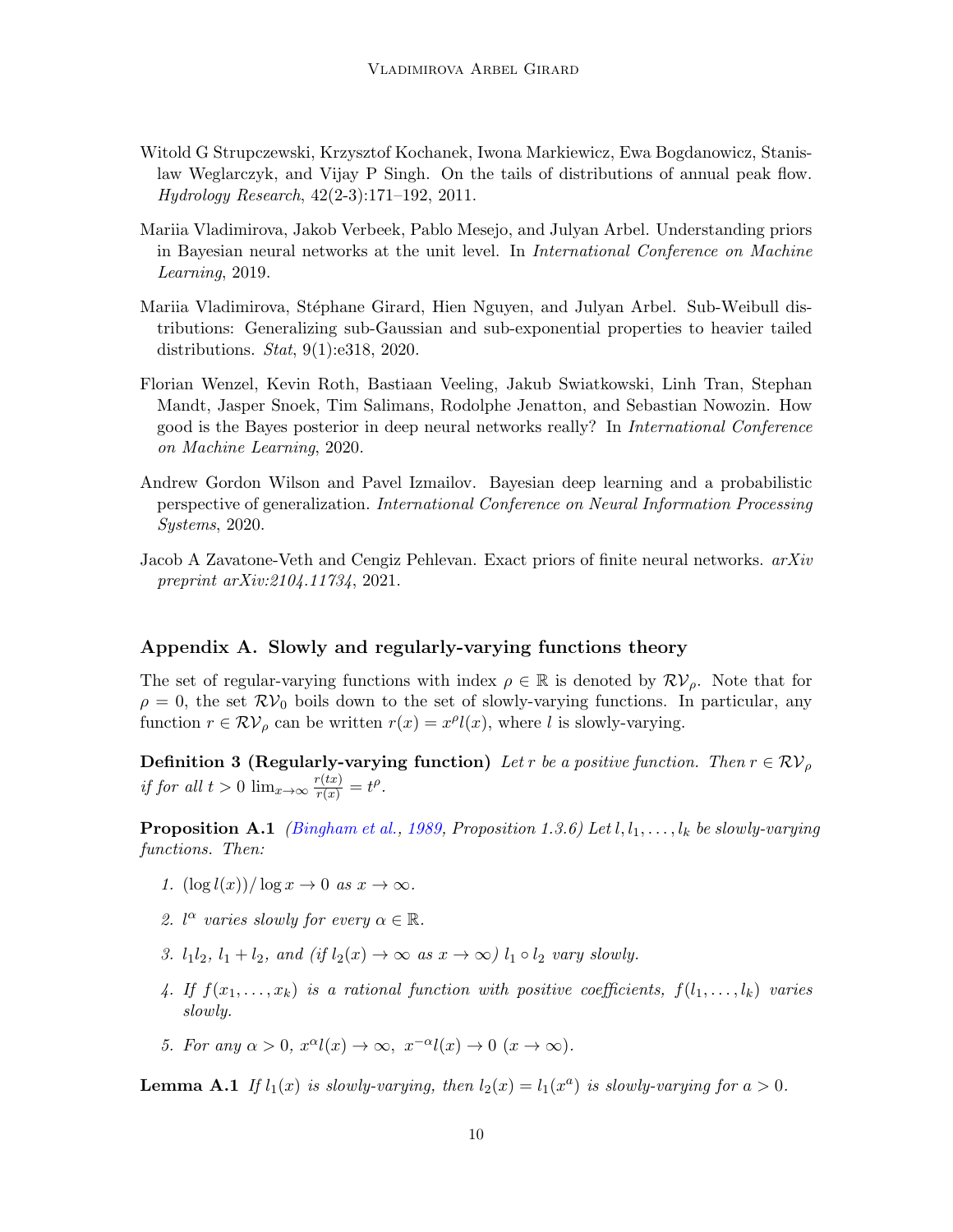**Lemma A.2** If  $l_1, l_2$  vary slowly, so does  $\max\{l_1, l_2\}$  and  $\min\{l_1, l_2\}$ .

<span id="page-10-3"></span>**Lemma A.3** Let  $r_1$  and  $r_2$  be regularly-varying functions with parameters  $\beta_1 > 0$  and  $\beta_2 > 0$ . Then, the function r such that  $e^{-r} = e^{-r_1} + e^{-r_2}$ , is regularly-varying with parameter  $\beta = \min\{\beta_1, \beta_2\}.$ 

**Proof** Let us express function r from the statement:  $r(x) = -\log \varphi(x) = -\log (e^{-r_1(x)} + e^{-r_2(x)})$ . If  $\beta_1 \neq \beta_2$ , without loss of generality, let us assume that  $\beta_1 < \beta_2$ , then

$$
\varphi(x) = e^{-r_1(x)} \left( 1 + e^{-r_2(x) + r_1(x)} \right) = e^{-r_1(x)} \left( 1 + e^{r_2(x)} \left( -1 + \frac{r_1(x)}{r_2(x)} \right) \right).
$$

Notice that  $\frac{r_1}{r_2} \in \mathcal{RV}_{\beta_1-\beta_2}$ . For  $\beta_1 < \beta_2$ ,  $\frac{r_1(x)}{r_2(x)} \to 0$  when  $x \to \infty$ . The expression in the exponent  $r_2(x)$   $\left(-1+\frac{r_1(x)}{r_2(x)}\right)$  $\Big) \simeq$   $\Big(1 - r_2(x) \Big) \to -\infty$  $\Big(1 - r_2(x) \Big) \to -\infty$  $\Big(1 - r_2(x) \Big) \to -\infty$ , so the exponent  $e^{r_2(x)\left(-1 + \frac{r_1(x)}{r_2(x)}\right)} \to 0$ . Then  $\varphi(x) \simeq e^{-r_1(x)}$  and  $r(x) = -\log \varphi(x) \simeq r_1(x)$ . It means that for the case  $\beta_1 < \beta_2$ ,  $r \in \mathcal{RV}_{\beta_1}.$ 

Let us consider the case with equal parameters  $\beta_1 = \beta_2 = \beta$ , then  $r_1(x) = x^{\beta}l_1(x)$ ,  $r_2(x) = x^{\beta}l_2(x)$  with slowly-varying  $l_1$  and  $l_2$ . With  $l = \min\{l_1, l_2\}$ , we can write

$$
\varphi(x) = e^{-x^{\beta}l(x)} \left( 1 + e^{-x^{\beta}|l_2(x) - l_1(x)|} \right).
$$

Consider the logarithm of the latter expression

$$
-\log \varphi(x) = x^{\beta} \left( l(x) + x^{-\beta} \log \left( 1 + e^{-x^{\beta} |l_2(x) - l_1(x)|} \right) \right).
$$

Since the function l is slowly-varying by Lemma [A.2](#page-9-7) and  $0 \le e^{-x^{\beta}|l_2(x)-l_1(x)|} \le 1$ , then  $r(x) = -\log \varphi(x) \simeq x^{\beta} l(x) \in \mathcal{RV}_{\beta}.$ 

## <span id="page-10-0"></span>Appendix B. Weibull-tail properties on R

Let us firstly introduce a notion of generalized Weibull-tail random variable which has an additional property of stability:

**Definition 4 (Generalized Weibull-tail on**  $\mathbb{R}_+$ ) A random variable X is called generalized Weibull-tail with tail parameter  $\beta > 0$  if its survival function  $\overline{F}_X$  is bounded by Weibull-tail functions of tail parameter  $\beta$  with possibly different slowly-varying functions  $l_1$ and  $l_2$ :

<span id="page-10-4"></span><span id="page-10-2"></span>
$$
e^{-x^{\beta}l_1(x)} \le \overline{F}_X(x) \le e^{-x^{\beta}l_2(x)}, \text{ for } x > 0.
$$
 (5)

We note  $X \sim GWT_{\mathbb{R}_+}(\beta)$ .

Now we define a random variable whose both right and left tails are Weibull-tail on  $\mathbb{R}_+$ .

<span id="page-10-1"></span><sup>1.</sup> We say functions  $f \simeq g$  if and only if  $f / g \to 1$ .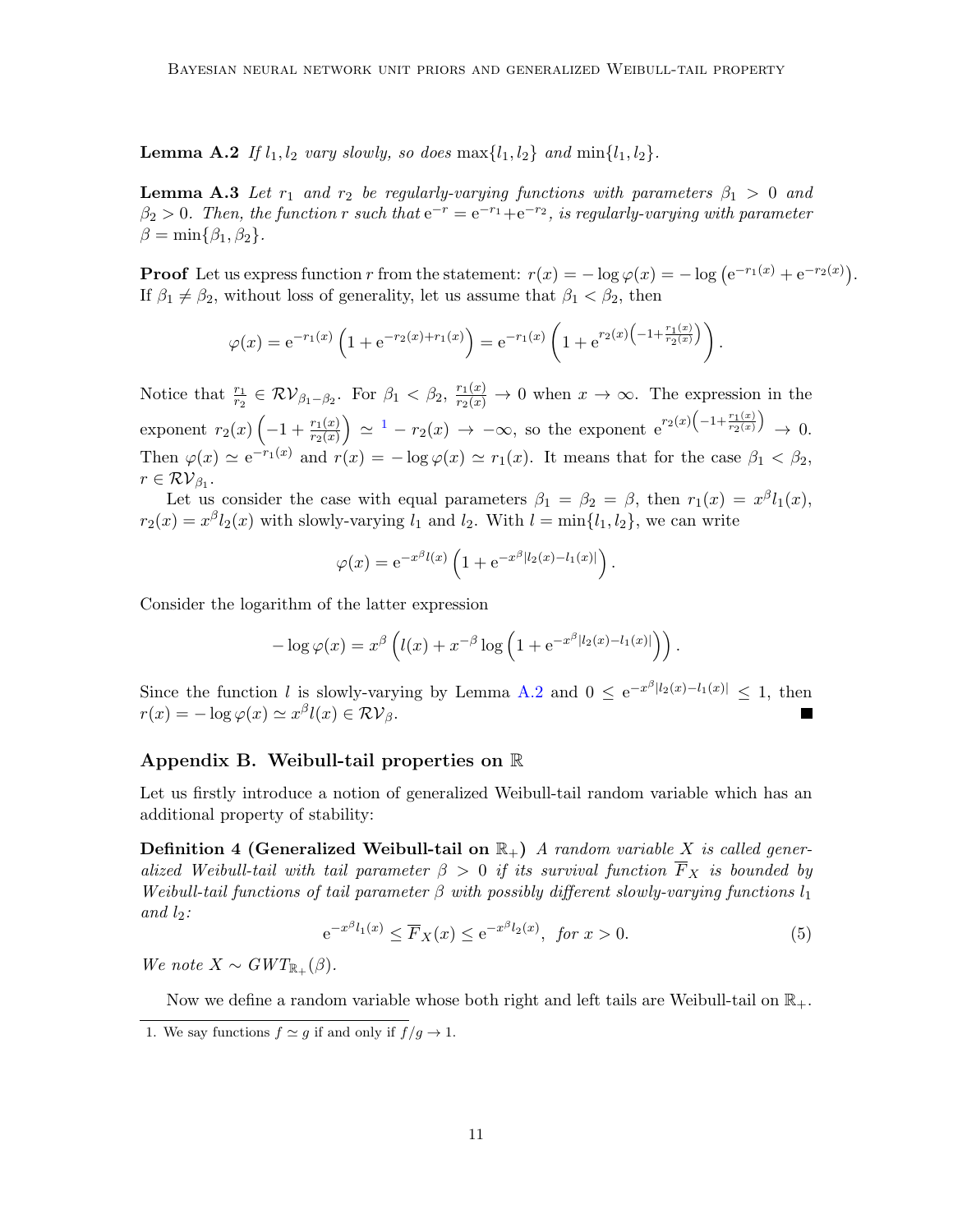**Definition 5 (Weibull-tail on**  $\mathbb{R}$ ) A random variable X on  $\mathbb{R}$  is Weibull-tail on  $\mathbb{R}$  with tail parameter  $\beta > 0$  if both its right and left tails are Weibull-tail with tail parameter  $\beta$ :

$$
\overline{F}_X(x) = 1 - F_X(x) = e^{-x^{\beta}l_1(x)}, \quad x > 0
$$
  
 $F_X(x) = e^{-|x|^{\beta}l_2(|x|)}, \quad x < 0,$ 

where  $l_1$  and  $l_2$  are slowly-varying functions. We note  $X \sim WT_{\mathbb{R}}(\beta)$ .

<span id="page-11-0"></span>**Lemma B.1** (i) If random variable X on  $\mathbb{R}$  is  $WT_{\mathbb{R}}(\beta)$ , then  $|X|$  is  $WT_{\mathbb{R}_+}(\beta)$ .

- (ii) If X is asymmetric but both tails are Weibull-tail and  $|X|$  is  $WT_{\mathbb{R}_+}(\beta)$ , then one of the tails (right or left) is  $WT_{\mathbb{R}_+}(\beta)$  and the other one is  $WT_{\mathbb{R}_+}(\beta')$  where  $\beta' \geq \beta$ .
- (iii) For symmetric distributions, X is  $WT_{\mathbb{R}}(\beta)$  if and only if  $|X|$  is  $WT_{\mathbb{R}_+}(\beta)$ .

#### Proof

(i) For  $x > 0$ , the cumulative distribution function of  $|X|$  is the following

$$
F_{|X|}(x) = F_X(x) - F_X(-x).
$$

Then,  $F_{|X|}(x)$  can be expressed as a sum of the right and left tails:

$$
\overline{F}_{|X|}(x) = \overline{F}_X(x) + F_X(-x).
$$

If X is  $WT_{\mathbb{R}}(\beta)$ , then  $|X|$  is  $WT_{\mathbb{R}_+}(\beta)$  as a consequence of Definition [5](#page-10-2) and Lemma [A.3.](#page-10-3)

- (ii) Let |X| be  $WT_{\mathbb{R}_+}(\beta)$  and X has Weibull left and right tails with different tail parameters. Without loss of generality, assume that  $F_X(-x)$  is Weibull-tail with tail parameter  $\beta' < \beta$ . According to Lemma [A.3,](#page-10-3) the sum survival function  $\overline{F}_{|X|}(x)$  will be Weibull-tail with tail parameter  $\beta' = \min{\{\beta', \beta\}}$ . We obtained a contradiction and  $F_X(-x)$  must have tail parameter greater or equal  $\beta$ . If both tail parameters are greater than  $\beta$ , then the tails sum have the tail parameter equal to the minimum tail parameter among them which is greater than  $\beta$ . It means that at least one tail must have tail parameter  $\beta$ .
- (iii) For symmetric distributions  $\overline{F}_X(x) = F_X(-x)$  for any x, then  $\frac{1}{2}\overline{F}_{|X|}(x) = \overline{F}_X(x) =$  $F_X(-x)$  and we have the equality.

**Lemma B.2** (i) If a random variable X is  $GWT_{\mathbb{R}}(\beta)$ , then  $|X|$  is  $GWT_{\mathbb{R}_+}(\beta)$ .

(ii) For symmetric distributions, X is  $GWT_{\mathbb{R}}(\beta)$  if and only if  $|X|$  is  $GWT_{\mathbb{R}_+}(\beta)$ .

**Proof** Similarly as in Lemma [B.1,](#page-11-0) we obtain  $F_{|X|}(x) = F_X(x) + F_X(-x)$  for  $x \ge 0$ .

(i) If X is GWT<sub>R</sub> $(\beta)$ , then right and left tails are upper and lower-bounded by some Weibull-tail functions. Then, the sum of the right and left tails is upper and lowerbounded by these Weibull-tail functions and  $|X| \sim \text{GWT}_{\mathbb{R}_+}(\beta)$ .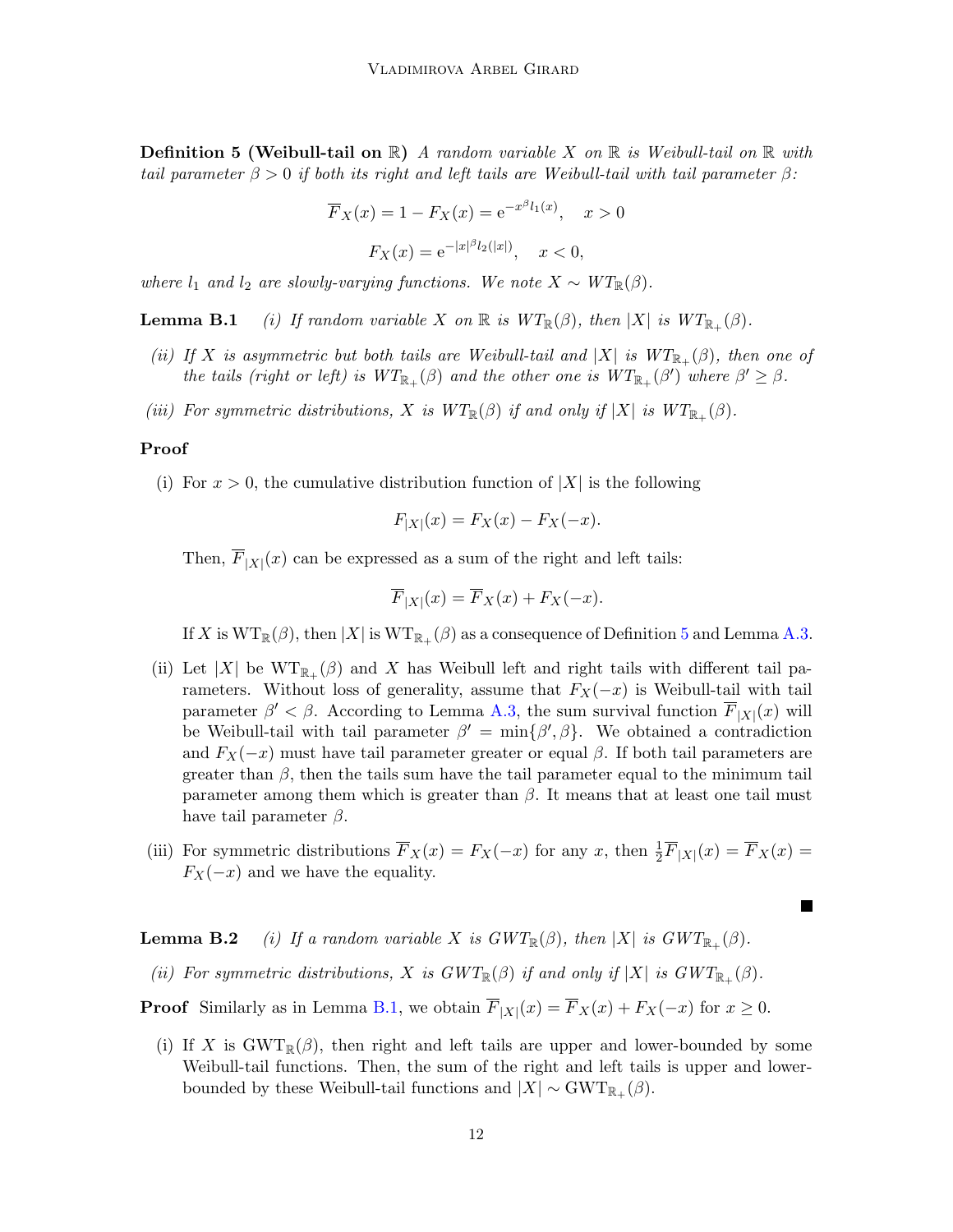(ii) For symmetric distributions we have  $\overline{F}_X(x) = F_X(-x)$  for all x, then  $\frac{1}{2}\overline{F}_{|X|}(x) =$  $\overline{F}_X(x) = F_X(-x)$  and we have the equality.

<span id="page-12-0"></span>Lemma B.3 (Power and multiplication by a constant) If  $X \sim GWT_{\mathbb{R}}(\beta)$  and the distribution of X is symmetric, then  $a|X|^b \sim GWT_{\mathbb{R}_+} \left( \frac{\beta}{b} \right)$  $\left(\frac{\beta}{b}\right)$  for  $a, b > 0$ .

**Proof** According to Lemma [B.1,](#page-11-0)  $|X| \sim GWT_{\mathbb{R}_+}(\beta)$ . For  $a, b > 0$ , the tail of  $Y = a|X|^b$  is

$$
\mathbb{P}\Big(a|X|^b \ge y\Big) = \mathbb{P}\Big(|X|^b \ge \frac{y}{a}\Big) = \mathbb{P}\Big(|X| \ge \left(\frac{y}{a}\right)^{1/b}\Big).
$$

Since  $|X|$  is generalized Weibull-tail on  $\mathbb{R}_+$  with tail parameter  $\beta$ ,  $e^{-x^{\beta}l_1(x)} \leq \mathbb{P}(|X| \geq x) \leq$  $e^{-x^{\beta}l_2(x)}$ , where  $l_1$  and  $l_2$  are slowly-varying functions, it implies

$$
e^{-y^{\beta/b}\tilde{l}_1(y)} \le \mathbb{P}\Big(a|X|^b \ge y\Big) \le e^{-y^{\beta/b}\tilde{l}_2(y)},
$$

where  $\tilde{l}_i(y) = \frac{l_i((y/a)^{1/b})}{a^{\beta/b}}$  $\frac{g}{a^{\beta/b}}$ ,  $i = 1, 2$  are slowly-varying functions by Lemma [A.1.](#page-9-8) It leads to the statement of the lemma.

Theorem [2.1](#page-3-1) (Sum of GWT<sub>R</sub> variables) Let  $X_1, \ldots, X_N \in \text{GWT}_\mathbb{R}$  with tail parameters  $\beta_1, \ldots, \beta_N$ . If  $X_1, \ldots, X_N$  satisfy the PD condition of Definition [2,](#page-2-1) then,  $X_1 + \cdots +$  $X_N \in \text{GWT}_{\mathbb{R}}(\beta)$  with  $\beta = \min\{\beta_1, \ldots, \beta_N\}.$ 

**Proof** Let us start with  $N = 2$ . For any random variables X and Y, the following upper bound holds:

$$
\mathbb{P}(X+Y\geq z)\leq \mathbb{P}(X\geq z/2)+\mathbb{P}(Y\geq z/2)\leq 2\max\{\mathbb{P}(X\geq z/2),\mathbb{P}(Y\geq z/2)\}.
$$

The PD condition leads to a lower bound for the sum:

$$
\mathbb{P}(X+Y\geq z)\geq \mathbb{P}(X\geq 0, Y\geq z)=\mathbb{P}(X\geq 0|Y\geq z)\mathbb{P}(Y\geq z)\geq C\,\mathbb{P}(Y\geq z),
$$

where constant  $C > 0$ . Thus, the sum survival function  $\overline{F}_Z(z) = \mathbb{P}(X + Y \geq z)$  has the following bounds for the right tail:

$$
C\,\overline{F}_Y(z) \leq \overline{F}_Z(z) \leq 2\max{\{\overline{F}_X(z/2), \overline{F}_Y(z/2)\}},
$$

where  $\overline{F}_X$  and  $\overline{F}_Y$  are the survival functions of X and Y.

Let X and Y be generalized Weibull-tail on R of parameters  $\beta_x$  and  $\beta_y$ , then for  $z > 0$ large enough

$$
C e^{-z^{\beta y} l_1^r(z)} \leq \overline{F}_Z(z) \leq 2e^{-z^{\min\{\beta_x, \beta_y\}} l_2^r(z)},
$$

where  $l_1^r = l_1^y$  $\frac{y}{1}$  is the slowly-varying function appearing in the right tail lower bound of generalized Weibull-tail Y and  $l_2^r(z) = \min\{\frac{1}{2^{\beta}}\}$  $\frac{1}{2^{\beta x}} l_2^x(z_2), \frac{1}{2^{\beta}}$  $\frac{1}{2^{\beta y}}l_2^y$  $2^y(z/2)$  is the minimum among

**The Second Second**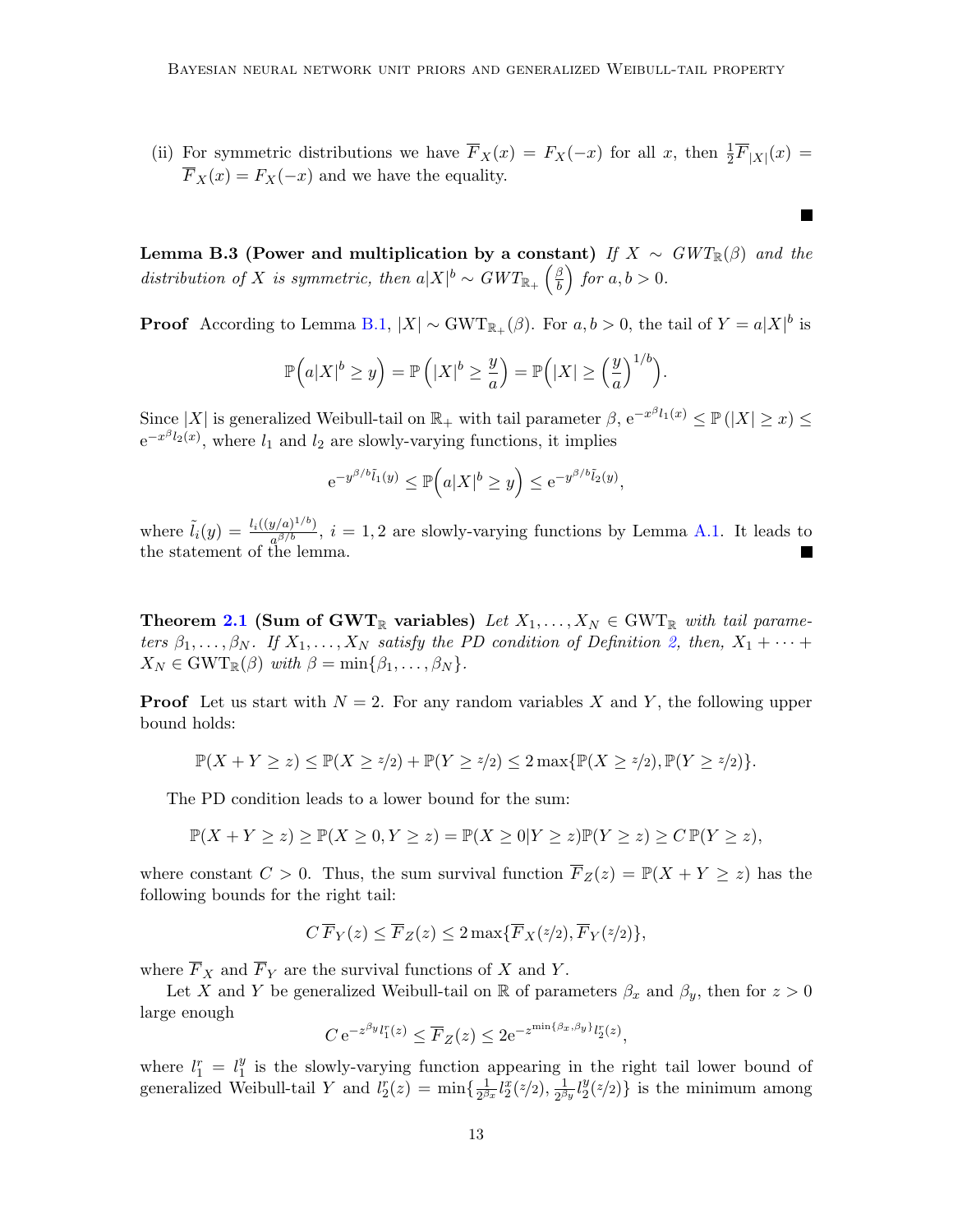slowly-varying functions, where  $l_2^x$  and  $l_2^y$  $\frac{y}{2}$  are slowly-varying functions in the right tails upper bounds of X and Y. According to Lemma [A.2,](#page-9-7)  $l_2^r(z)$  is also slowly-varying. Similarly, we can get bounds for the left tail. Therefore,  $X + Y$  is generalized Weibull-tail on R with tail parameter  $\beta = \min\{\beta_x, \beta_y\}.$ 

Similarly as above when  $N = 2$ , bounds for the right tail of the sum  $Z = X_1 + \cdots + X_N$ with survival function  $\overline{F}_Z = \mathbb{P}(Z \geq z)$  are:

$$
C\overline{F}_N(z) \leq \overline{F}_Z(z) \leq N \max{\{\overline{F}_1(z/N), \ldots, \overline{F}_N(z/N)\}},
$$

where  $F_i$  is the survival functions of  $X_i$  and constant  $C > 0$ . The rest of the proof is identical to the one of the case  $N = 2$ .

The case when distributions have only right tails (or only left tails), can be considered as a particular case of the last theorem: a sum of non-negative generalized Weibull-tail random variables is non-negative generalized Weibull-tail with tail parameter equal to the minimum among those of the terms.

Theorem [2.2](#page-3-4) (Product of independent GWT<sub>R</sub> variables)  $Let X_1, \ldots, X_N \in \text{GWT}_\mathbb{R}$ be independent symmetric with tail parameters  $\beta_1, \ldots, \beta_N$ . Then, the product  $X_1 \ldots X_N \in$  $\text{GWT}_{\mathbb{R}}(\beta)$  with  $\beta$  such that  $\frac{1}{\beta} = \frac{1}{\beta_1} + \cdots + \frac{1}{\beta_N}$ .

Proof Consider two independent symmetric generalized Weibull-tail random variables with tail parameters  $\beta_x = \frac{1}{\theta_x}$  and  $\beta_y = \frac{1}{\theta_y}$ ,  $X \sim \text{GWT}_{\mathbb{R}}\left(\frac{1}{\theta_x}\right)$  and  $Y \sim \text{GWT}_{\mathbb{R}}\left(\frac{1}{\theta_y}\right)$ . From Lemma  $B.1$  and since random variables X and Y are symmetric, it is equivalent to  $|X| \sim \text{GWT}_{\mathbb{R}_+} \left( \frac{1}{\theta_x} \right)$  and  $|Y| \sim \text{GWT}_{\mathbb{R}_+} \left( \frac{1}{\theta_y} \right)$ .

The product of independent symmetric distributions is symmetric since  $Z = XY = d$  $(-X)Y =^d -Z$ . From Lemma [B.1,](#page-11-0)  $Z \sim \text{GWT}_{\mathbb{R}}(\beta)$  if and only if  $|Z| \sim \text{GWT}_{\mathbb{R}_+}(\beta)$ .

Our goal is to show that for some slowly-varying functions  $l_1$  and  $l_2$ , there exist upper and lower bounds for the survival function of  $|Z|$  and z large enough as follows:

$$
e^{-z^{\frac{1}{\theta_x+\theta_y}}l_1(z)} \leq \overline{F}_{|Z|}(z) = \mathbb{P}(|XY| \geq z) \leq e^{-z^{\frac{1}{\theta_x+\theta_y}}l_2(z)}.
$$
 (6)

(i) Upper bound. First, notice that from the concavity of the logarithm, we have  $ln(pu +$  $(1-p)v \geq p \ln u + (1-p) \ln v$  for any  $u, v > 0$  and  $p \in (0,1)$ . Then  $pu + (1-p)v \geq$  $u^p v^{1-p}$ . The change of variables  $x = u^p$ ,  $y = v^{1-p}$  implies  $px^{1/p} + (1-p)y^{1/(1-p)} \ge xy$ . From the latter equation, an upper bound of the product tail is

<span id="page-13-0"></span>
$$
\mathbb{P}(|XY| \ge z) \le \mathbb{P}\left(p|X|^{1/p} + (1-p)|Y|^{1/(1-p)} \ge z\right). \tag{7}
$$

Lemma [B.3](#page-12-0) implies that  $p|X|^{1/p} \sim \text{GWT}_{\mathbb{R}_+} \left( \frac{p}{\theta_3} \right)$  $\left(\frac{p}{\theta_x}\right)$  and  $(1-p)|Y|^{1/1-p} \sim \text{GWT}_{\mathbb{R}_+} \left( \frac{1-p}{\theta_y}\right)$  $\frac{-p}{\theta_y}$ . Taking  $p = \frac{\theta_x}{\theta + \mu}$  $\frac{\theta_x}{\theta_x+\theta_y}$  and  $1-p=\frac{\theta_y}{\theta_x+}$  $\frac{\theta_y}{\theta_x+\theta_y}$ , yields a sum of two independent non-negative generalized Weibull-tail random variables with tail parameter  $\frac{1}{\theta_x+\theta_y}$  on the right-hand side of Equation [\(7\)](#page-13-0). By Theorem [2.1,](#page-3-1) this sum is generalized Weibull-tail with the same tail parameter  $\frac{1}{\theta_x+\theta_y}$ . It means that there exists a slowly-varying function  $l_2$ such that the tail of product absolute value  $|XY|$  is upper-bounded by

<span id="page-13-1"></span>
$$
\mathbb{P}(|XY| \ge z) \le e^{-z^{\frac{1}{\theta_x + \theta_y}} l_2(z)}.
$$
\n
$$
(8)
$$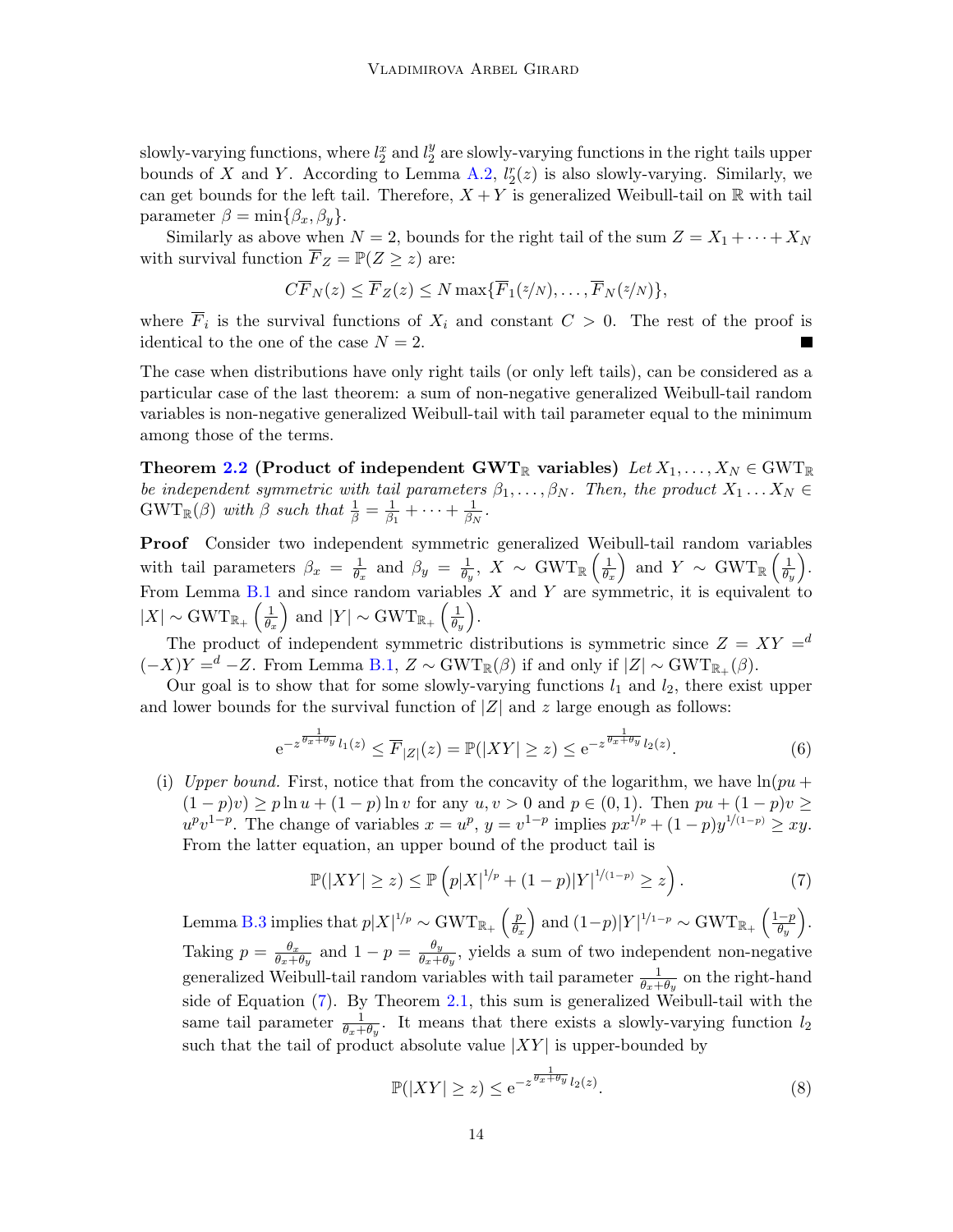(ii) Lower bound. By independence of  $|X|$  and  $|Y|$  we have

$$
\mathbb{P}(|XY| \geq z) \geq \mathbb{P}\left(|X| \geq z^{\frac{\theta_x}{\theta_x + \theta_y}}\right) \mathbb{P}\left(|Y| \geq z^{\frac{\theta_y}{\theta_x + \theta_y}}\right).
$$

Since |X| and |Y| are generalized Weibull-tail on  $\mathbb{R}_+$ , we can define function  $l_1(z)$  =  $l_1^x(z^{\theta_x/(\theta_x+\theta_y)})+l_1^y$  $\int_1^y (z^{\theta_y/(\theta_x+\theta_y)})$  with  $l_1^x$  and  $l_1^y$  $\frac{y}{1}$  being slowly-varying functions in the lower bounds of generalized Weibull-tail  $|X|$  and  $|Y|$ . Then,  $l_1$  is slowly-varying by Lemma [A.1](#page-9-8) and we have

<span id="page-14-0"></span>
$$
\mathbb{P}(|XY| \ge z) \ge e^{-z^{\frac{1}{\theta_x + \theta_y}} l_1(z)}.
$$
\n(9)

Combining together Equations [\(8\)](#page-13-1) and [\(9\)](#page-14-0) and Definition [4](#page-10-4) with Lemma [B.1](#page-11-0) implies the statement of the theorem.

## Appendix C. Bayesian neural network properties

Proofs of Section [3.](#page-3-0)

**Lemma [3.1](#page-3-2)** Let  $X_1, \ldots, X_N$  be some possibly dependent random variables and  $W_1, \ldots, W_N$ be symmetric, mutually independent and independent from  $X_1, \ldots, X_N$ , then random variables  $X_1W_1, \ldots, X_NW_N$  satisfy the PD condition.

**Proof** The joint probability for the right tail  $\mathbb{P}(\bigcap_{i=1}^{N} W_i X_i \geq z_i)$  can be expressed as

<span id="page-14-1"></span>
$$
\int_{-\infty}^{\infty} \cdots \int_{-\infty}^{\infty} \mathbb{P}\left(\bigcap_{i=1}^{N} W_i x_i \geq z_i \Big| \bigcap_{j=1}^{N} X_j = x_j\right) f(x_1, \ldots, x_N) dx_1 \ldots dx_N.
$$
 (10)

Independence between  $W_i$  and  $X_j$  yields

$$
\mathbb{P}\left(\bigcap_{i=1}^N W_i x_i \geq z_i \Big|\bigcap_{j=1}^N X_j = x_j\right) = \mathbb{P}\left(\bigcap_{i=1}^N W_i x_i \geq z_i\right) = \prod_{i=1}^N \mathbb{P}\left(W_i x_i \geq z_i\right),
$$

where the last equality is due to the mutual independence of weights  $W_1, \ldots, W_N$ . Let  $z_1 = \cdots = z_{N-1} = 0$  and  $z_N = z$ . If  $x_i = 0$ , the probability  $\mathbb{P}(W_i x_i \geq 0) = 1$ . If  $x_i \neq 0$ , then, due to the symmetry of  $W_i$ , the probability  $\mathbb{P}(W_ix_i \geq 0) = \frac{1}{2}$ . Thus, the following lower bound holds:

$$
\mathbb{P}(W_i x_i \ge 0) \ge \frac{1}{2} \text{ for all } i \in \{1, ..., N - 1\}.
$$

Notice that

$$
\int_{-\infty}^{\infty} \cdots \int_{-\infty}^{\infty} \mathbb{P}\left(W_N x_N \geq z\right) f(x_1,\ldots,x_N) \, \mathrm{d}x_1 \ldots \mathrm{d}x_N = \mathbb{P}\left(W_N X_N \geq z\right).
$$